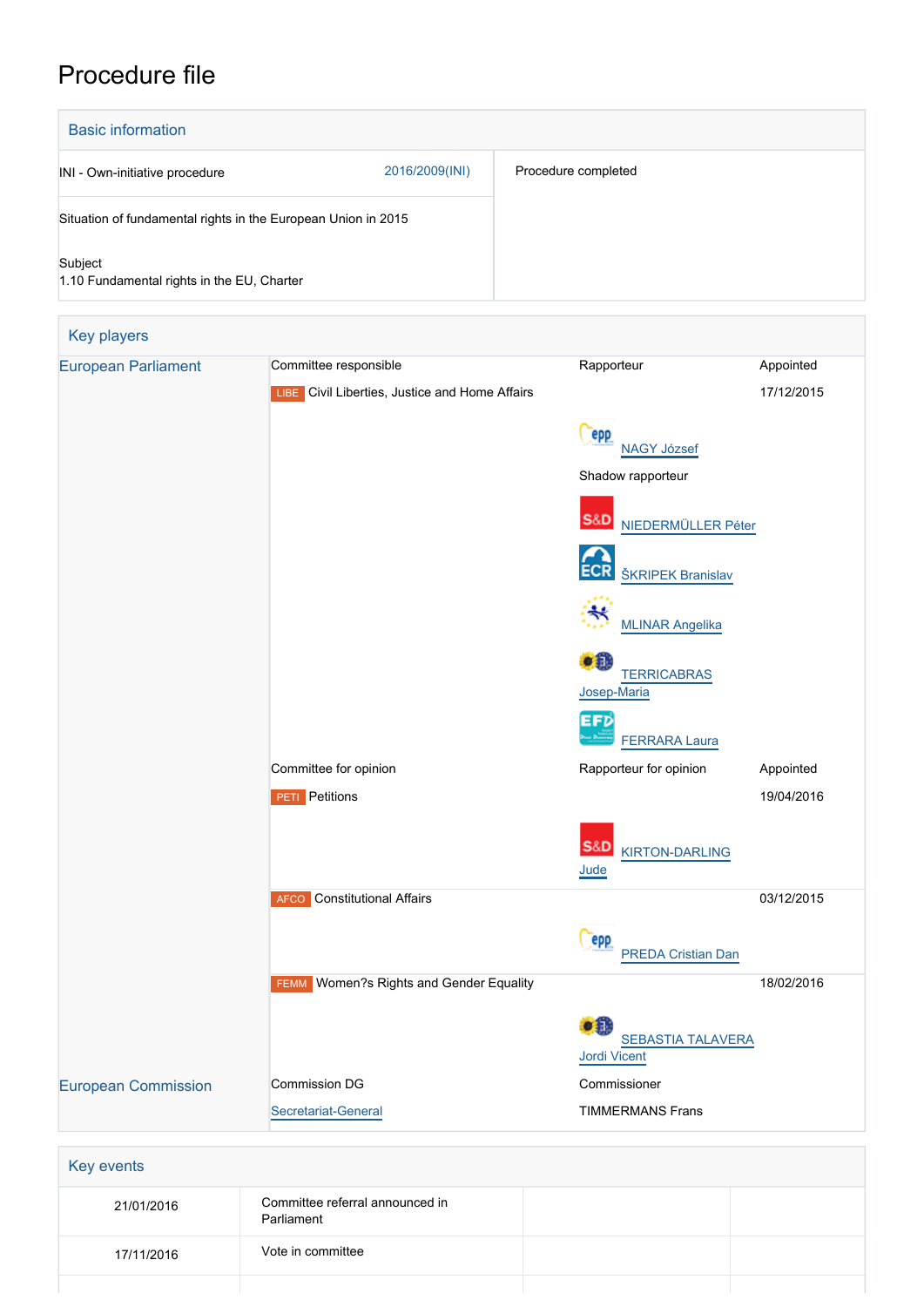| 24/11/2016 | Committee report tabled for plenary | A8-0345/2016 | Summary |
|------------|-------------------------------------|--------------|---------|
| 12/12/2016 | Debate in Parliament                | 40.          |         |
| 13/12/2016 | Results of vote in Parliament       |              |         |
| 13/12/2016 | Decision by Parliament              | T8-0485/2016 | Summary |
| 13/12/2016 | End of procedure in Parliament      |              |         |

| <b>Technical information</b> |                                |  |  |
|------------------------------|--------------------------------|--|--|
| Procedure reference          | 2016/2009(INI)                 |  |  |
| Procedure type               | INI - Own-initiative procedure |  |  |
| Procedure subtype            | Annual report                  |  |  |
| Legal basis                  | Rules of Procedure EP 54       |  |  |
| Other legal basis            | Rules of Procedure EP 159      |  |  |
| Stage reached in procedure   | Procedure completed            |  |  |
| Committee dossier            | LIBE/8/05511                   |  |  |

## Documentation gateway

| Committee draft report                                 |             | PE585.807    | 13/07/2016 | EP |         |
|--------------------------------------------------------|-------------|--------------|------------|----|---------|
| Committee opinion                                      | FEMM        | PE585.437    | 07/09/2016 | EP |         |
| Amendments tabled in committee                         |             | PE589.299    | 21/09/2016 | EP |         |
| Amendments tabled in committee                         |             | PE589.311    | 21/09/2016 | EP |         |
| Amendments tabled in committee                         |             | PE589.312    | 03/10/2016 | EP |         |
| Committee opinion                                      | PETI        | PE587.496    | 14/10/2016 | EP |         |
| Committee opinion                                      | <b>AFCO</b> | PE589.242    | 09/11/2016 | EP |         |
| Committee report tabled for plenary, single<br>reading |             | A8-0345/2016 | 24/11/2016 | EP | Summary |
| Text adopted by Parliament, single reading             |             | T8-0485/2016 | 13/12/2016 | EP | Summary |
| Commission response to text adopted in<br>plenary      |             | SP(2017)243  | 04/07/2017 | EC |         |

## Situation of fundamental rights in the European Union in 2015

The Committee on Civil Liberties, Justice and Home Affairs adopted the own-initiative report by József NAGY (EPP, SK) on the situation of fundamental rights in the European Union in 2015.

The report noted that whilst the Charter of Fundamental Rights became a fully-fledged component of the Treaties, fundamental rights violations do occur in the EU and its Member States, as pointed out in reports by the Commission, the Fundamental Rights Agency (FRA), the Council of Europe and the UN, and by NGOs.

Rule of Law: noting that the rule of law is the backbone of European liberal democracy and a prerequisite for the protection of the fundamental rights, Members reiterated their call for the establishment of a Union Pact on Democracy, Rule of Law and Fundamental Rights, which should consist of an annual report with country-specific recommendations, and replace the Cooperation and Verification Mechanism for Romania and Bulgaria. They also placed some emphasis on freedom of expression, information and the media and called for consideration of the possibility of setting up a whistle-blower protection scheme and providing safeguards for journalists´ sources. They also expressed concern regarding prison conditions, the use of enhanced interrogation techniques, and systemic corruption.

Migration, integration and social inclusion: Members considered that the social inclusion and integration of migrants and refugees is part of a dynamic and multi-dimensional process (involving rights and obligations) where respect for the values upon which the EU is built must be an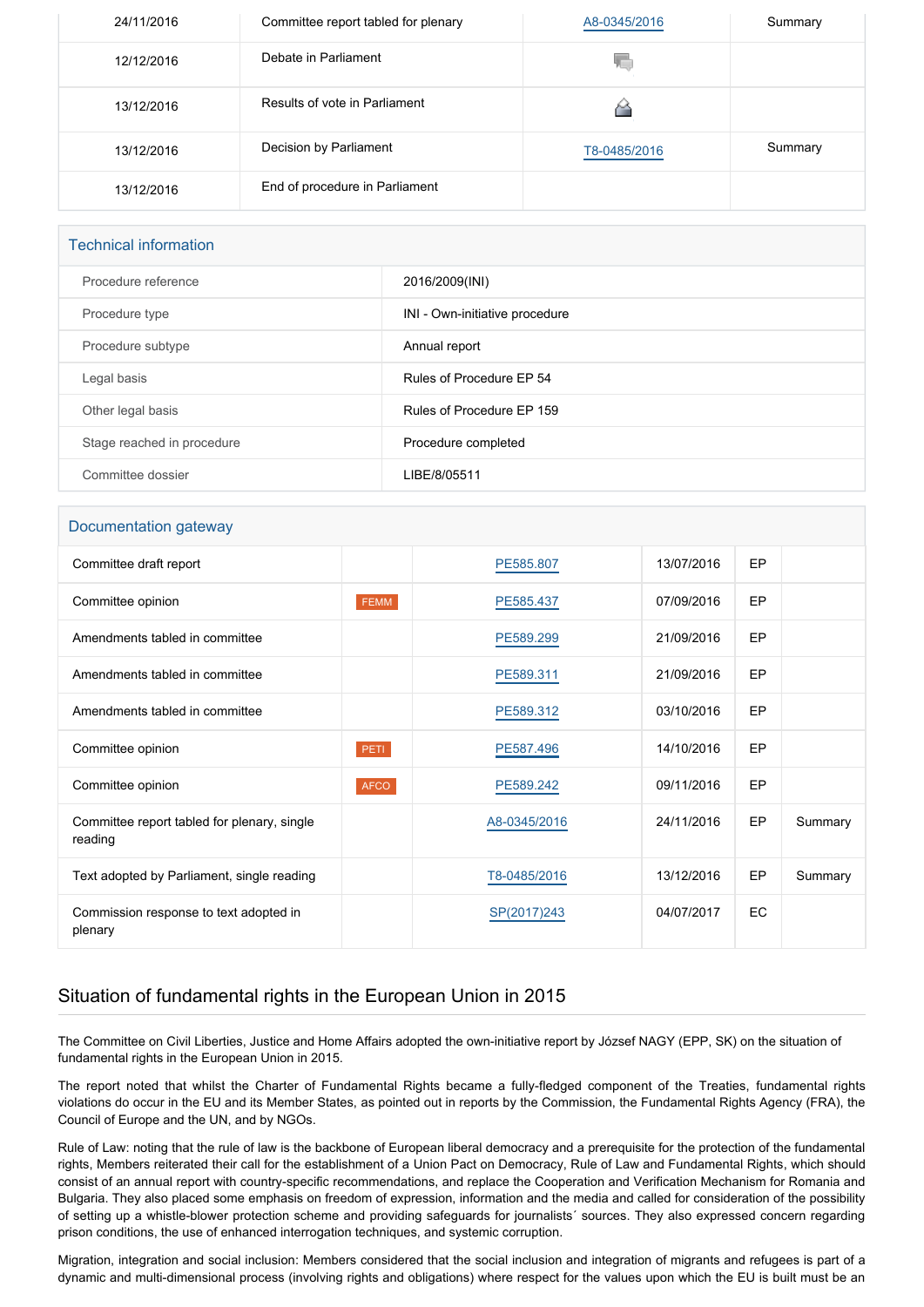integral part, as must respect for the fundamental rights of those concerned; this represents a challenge and an opportunity that requires efforts and an assumption of responsibilities by all parties.

In this policy area, Member States were asked to:

- apply integration policies as swiftly as possible and with adequate dedicated resources;
- respect international and EU law, as well as the Charter of Fundamental Rights, when carrying out border guard actions and asylum proceedings;
- devote sufficient resources to create safe and legal routes for asylum seekers in order to undermine the business model of trafficking networks and smugglers;
- guarantee reception conditions that do not deprive people of their fundamental rights to a dignified standard of living and to physical and mental health;
- refrain from inciting fear and hatred among their citizens towards migrants and asylum-seekers for political gain; develop positive campaigns aimed at helping citizens approach integration in a better way;

The report also raised the following issues:

- any system of indiscriminate mass surveillance constitutes a serious interference with the fundamental rights of citizens, and any legislative proposal in the Member States related to surveillance capabilities of intelligence bodies should always comply with the Charter. The Commission was asked closely to monitor the compliance of such legislative developments with the Treaties;
- the Commission should support the Member States in their efforts to prevent radicalisation and violent extremism, which must centre on promoting European values, tolerance and community, without stigmatization;
- EU law enforcement agencies should step up their efforts to target criminal trafficking networks and facilitators, paying special attention to crimes against children. In addition, the EU Strategy should strengthen measures to prevent the consumption of goods produced, and services provided, by victims of trafficking in human beings;
- the Commission and the Member States should intensify work on exchanging best practices, and strengthen their cooperation in combating racism and xenophobia in the form of Afrophobia, anti-Gypsyism, anti-Semitism, Islamophobia and anti-migrant sentiment, as well as homophobia, transphobia and other forms of intolerance, with full inclusion of civil society;
- many improvements are still needed to combat violence against women and girls, and the Commission and Member States should review existing legislation, and fully implement Directive 2011/99/EU on the European Protection Order;
- child poverty rates remain high in the EU, and the number of minors living in poverty is increasing; Member States should step up their efforts to tackle child poverty and social exclusion through effective implementation of the Commissions Recommendation Investing in children: breaking the cycle of disadvantage, and through integrated strategies supporting access to adequate resources;
- on minority rights, the Commission should establish a policy standard for the protection of minorities, as protection of these groups is part of the Copenhagen criteria. Member States should ensure that their legal systems guarantee that persons belonging to a minority are not discriminated against, and implement targeted protection measures based on relevant international norms;
- the EU and its Member States should take measures to ensure that all persons with disabilities may exercise all the rights enshrined in treaties and EU legislation. A human rights-based approach to disability is not yet fully endorsed, resulting in discrimination against those with disabilities in the EU. Members urged Member States to align their legal frameworks with the UN Convention on the Rights of Persons with Disabilities (CRPD) requirements;
- the EU should be actively involved in the UN Open-Ended Working Group on Ageing, and to step up their efforts to protect the rights of older people;
- discrimination of Roma in the areas of labour, housing, education, health, access to justice or any other domain is unacceptable and harmful to EU society; Member States and regional and local authorities should, in the light of the Commissions Report on the implementation of the EU Framework for National Roma Integration Strategies 2015, implement fully their own national Roma strategies, and to put in place specific measures to fight racial discrimination against Roma;
- the Commission should monitor proper transposition and implementation of EU legislation relevant to LGBTI.

The committee went on to note the rise in Euroscepticism, and in the expression of violent political views, with great concern. It urged the EU and its Member States to strengthen the participation of citizens especially young people and civil society organisations in EU matters, so that Europeans can voice their concerns and express their opinions through democratic channels.

Lastly, on digital rights, Members considered it essential to familiarise the public, in particular children, with the importance of personal data protection, including in cyberspace, and the potential risks to which they are exposed, especially in the light of rapid technology developments and increasing cyber-attacks.

## Situation of fundamental rights in the European Union in 2015

The European Parliament adopted by 456 votes to 138, with 104 abstentions, a resolution on the situation of fundamental rights in the European Union in 2015.

The resolution noted that whilst the Charter of Fundamental Rights became a fully-fledged component of the Treaties, fundamental rights violations do occur in the EU and its Member States, as pointed out in reports by the Commission, the Fundamental Rights Agency (FRA), the Council of Europe and the UN, and by NGOs.

Parliament reiterated that human dignity is the inviolable foundation of all fundamental rights and should not be subject to any instrumentalisation, that it must be respected and protected in all EU initiatives.

Rule of Law: noting that the rule of law is the backbone of European liberal democracy and a prerequisite for the protection of the fundamental rights, Members reiterated their call for the establishment of a Union Pact on Democracy, Rule of Law and Fundamental Rights, which should consist of an annual report with country-specific recommendations. They also placed some emphasis on freedom of expression, information and the media and called for consideration of the possibility of setting up a whistle-blower protection scheme and providing safeguards for journalists´ sources. They also expressed concern regarding prison conditions in some Member States, the use of enhanced interrogation techniques, and systemic corruption. Parliament called on the Commission to start infringement procedures whenever a Member State breaches the Charter when implementing EU law. It also recalled that fundamental rights should be included as part of the impact assessment for all legislative proposals.